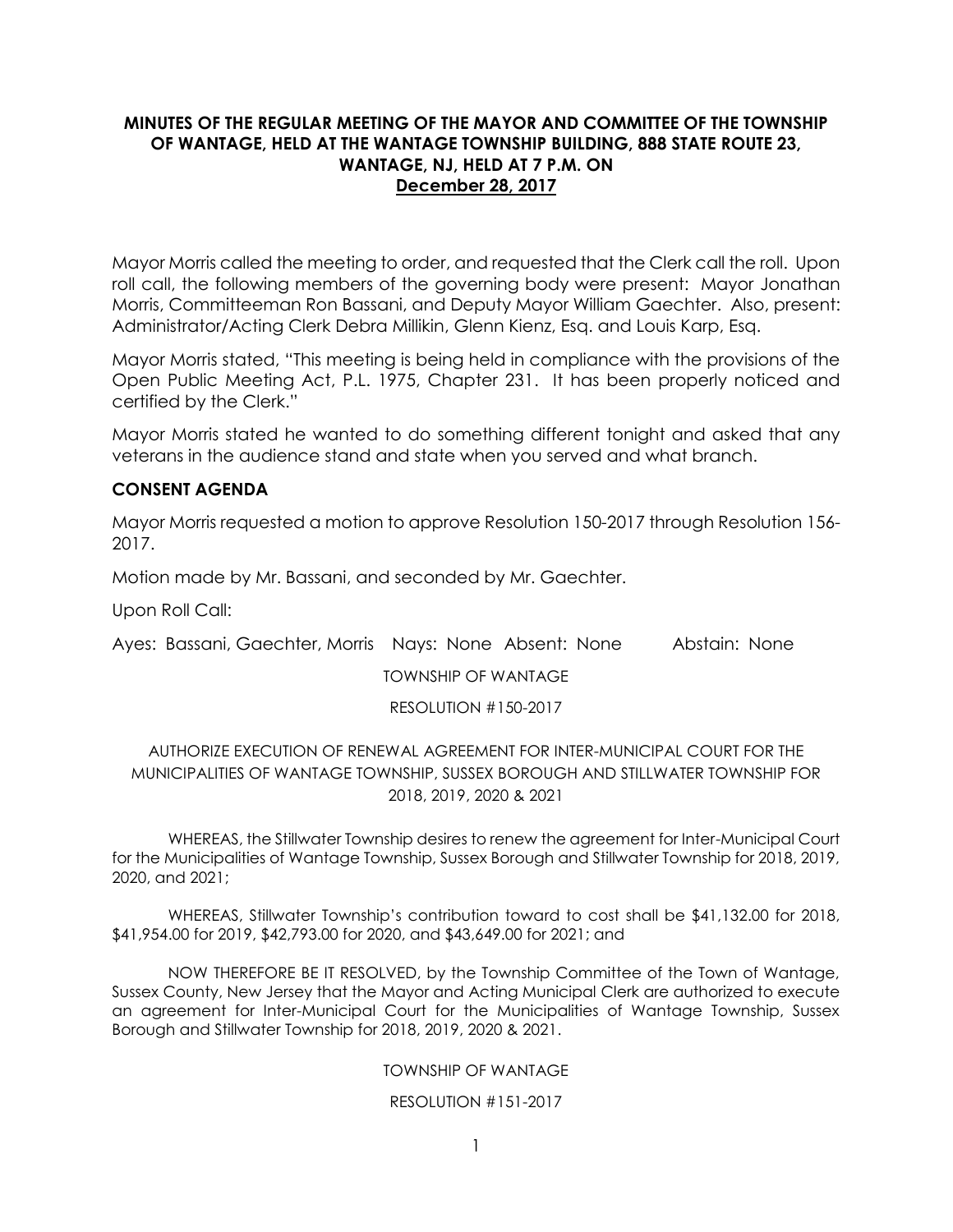# AUTHORIZE EXECUTION OF SHARED SERVICE AGREEMENT FOR ANIMAL CONTROL AND POUND SERVICES WITH BOROUGH OF BRANCHVILLE FOR 2018

WHEREAS, the Borough of Branchville desires to enter into a shared service agreement with the Township of Wantage for animal control and pound services for 2018; and

WHEREAS, the annual fee for the calendar year 2018 is \$2,705.00; and

NOW THEREFORE BE IT RESOLVED, by the Township Committee of the Town of Wantage, Sussex County, New Jersey that the Mayor and Acting Municipal Clerk are authorized to execute an agreement for animal control and pound services with Borough of Branchville for the calendar year 2018.

### TOWNSHIP OF WANTAGE

## RESOLUTION #152-2017

# AUTHORIZE EXECUTION OF SHARED SERVICE AGREEMENT FOR ANIMAL CONTROL AND POUND SERVICES WITH BOROUGH OF OGDENSBURG FOR 2018

WHEREAS, the Borough of Ogdensburg desires to enter into a shared service agreement with the Township of Wantage for animal control and pound services for 2018; and

WHEREAS, the annual fee for the calendar year 2018 is \$12,565.00; and

NOW THEREFORE BE IT RESOLVED, by the Township Committee of the Town of Wantage, Sussex County, New Jersey that the Mayor and Acting Municipal Clerk are authorized to execute an agreement for animal control and pound services with Borough of Ogdensburg for the calendar year 2018.

TOWNSHIP OF WANTAGE

RESOLUTION #153-2017

## AUTHORIZING REFUND

 WHEREAS, the Tax Collector has recommended the Mayor and Committee of the Township of Wantage reimburse funds for lien redemptions with premiums and a tax overpayment.

NOW, THEREFORE, BE IT RESOLVED that the Township Committee of the Township of Wantage, County of Sussex, does hereby authorize the refund of

\$28,668.45 to US Bank, Block 43 Lot 13.03 for Tax Sale Cert. 15-08 \$13,000.00 to US Bank, Block 43 Lot 13.03 for Tax Sale Premium \$37,069.66 to US Bank, Block 147 Lot 6.09 for Tax Sale Cert. 15-23 \$23,000.00 to US Bank, Block 147 Lot 6.09 for Tax Sale Premium \$ 3,658.24 to Javier Rosa, Block 163 Lot 3.05 for Tax Overpayment

This Resolution shall take effect immediately.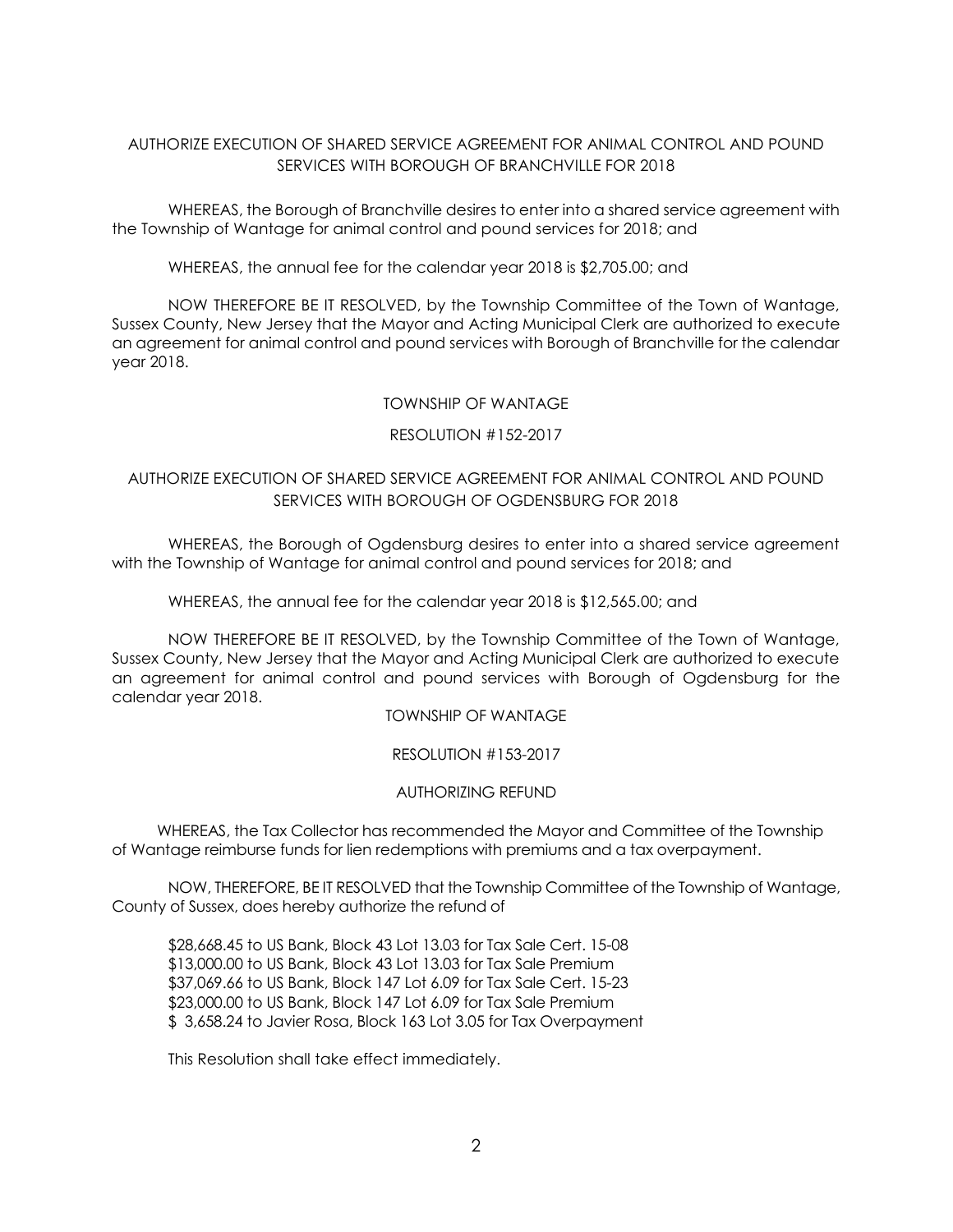#### TOWNSHIP OF WANTAGE

#### RESOLUTION #154-2017

## TRANSFER RESOLUTION

 WHEREAS, N.J.S.A. 40A:4-58 permits appropriation transfers to be made during the last two months of the fiscal year, and

 WHEREAS, it is necessary to transfer appropriations between line items presently located in the 2017 Current Fund Budget;

 NOW, THEREFORE, BE IT RESOLVED, by the governing body of the Township of Wantage, County of Sussex, State of New Jersey that the following transfers be made.

| FROM:                                                 |          | <u>TO:</u>                                                                                           |          |
|-------------------------------------------------------|----------|------------------------------------------------------------------------------------------------------|----------|
| <b>Buildings and Grounds</b><br>Other Expenses        | 30.00    | <b>Road Department</b><br>Other Expenses                                                             | 30.00    |
| <b>Buildings and Grounds</b><br><b>Other Expenses</b> | 750.00   | Vehicle Maintenance and Repair<br><b>Other Expenses</b><br>(Sweeper Repair)                          | 750.00   |
| <b>Gas and Diesel</b><br><b>Other Expenses</b>        | 5,000.00 | Vehicle Maintenance and Repair<br>Other Expenses<br>(Gas Tank Ambulance)<br>(Unforseen Snow Repairs) | 5,000.00 |
| <b>Gas and Diesel</b><br><b>Other Expenses</b>        | 700.00   | Court<br>Other Expenses<br>(File Cabinets)                                                           | 700.00   |
| Administration<br><b>Other Expenses</b>               | 620.00   | Court<br>Other Expenses<br>(Supplies/Files/Envelopes)                                                | 620.00   |
| Land Use<br><b>Other Expenses</b>                     | 450.00   | Clerk<br>Salaries and Wages<br>(Final Pay Move Employee)                                             | 450.00   |
| Land Use<br>Other Expenses                            | 277.00   | Code Enforcement<br>Salaries and Wages<br>(Final Pay Mid Year Increase)                              | 277.00   |
| Land Use<br>Other Expenses                            | 1,122.00 | <b>Animal Control</b><br>Salaries and Wages<br>(Final Pay Overtime Underbudgeted)                    | 1,122.00 |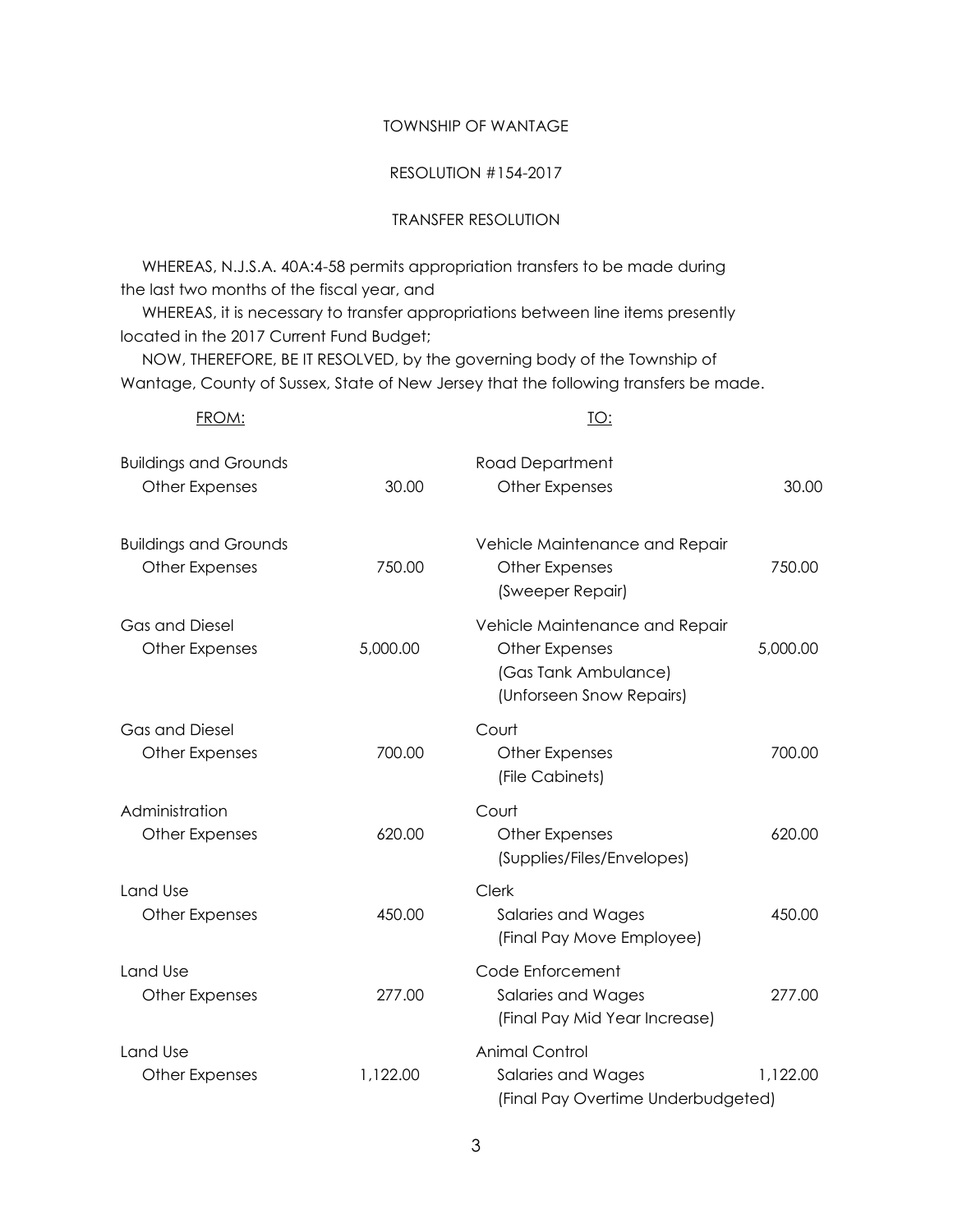Total Transfers: 8,949.00 8,949.00

## TOWNSHIP OF WANTAGE

#### RESOLUTION #155-2017

#### RESOLUTION APPROVING BILLS AND VOUCHERS FOR PAYMENT

BE IT RESOLVED by the Township Committee of the Township of Wantage in the County of Sussex that payment is hereby approved for all vouchers that have been properly authenticated and presented for payment, representing expenditures for which appropriations were duly made in 2016 and 2017 Budgets adopted by this local Governing Body, including any emergency appropriations, and where unexpended balances exist in said appropriation accounts for the payment of such vouchers.

### TOWNSHIP OF WANTAGE

### RESOLUTION #156 2017

### Designate Public Defender for Calendar Year 2018

WHEREAS, N.J.S.A. 40A:11-5 et. seq. Allows for a municipality to award a contract without public advertising for bids and bidding thereof under certain circumstances, and

WHEREAS, the Township has a need for assistance during the course of this calendar year involving various professional services, and

WHEREAS, the services being solicited are essential to the security of the community, and

WHEREAS, the contract award for these services complies with requirements set forth by N.J.S.A.19:44A-20.4 et seq., as shown on the attached Pay to Play Compliance Statement; and

WHEREAS, the governing body of the Township of Wantage is of the opinion that the circumstances for professional service contractual arrangements, as required by NJSA 40A:11-5(1) are satisfied in this situation,

NOW, THEREFORE, BE IT RESOLVED, by the Mayor and Committee of the Township of Wantage, in the County of Sussex, New Jersey, that the following contract be and they are hereby approved without the need for public advertisement of bids and bidding thereof:

Awarded to: Daniel Agatino, Esq. of Gruber, Colabella, Liuzza, and Thompson

Services: Public Defender

Duration: calendar year of 2018.

Amount: \$12,000 stipend

BE IT FURTHER RESOLVED, in accordance with the requirements of N.J.S.A. 40A:11-5, the Township Clerk is hereby directed to post a copy of this resolution on the bulletin board of the Township Hall, and publish a brief public notice stating the nature, duration, service and amount of the contracts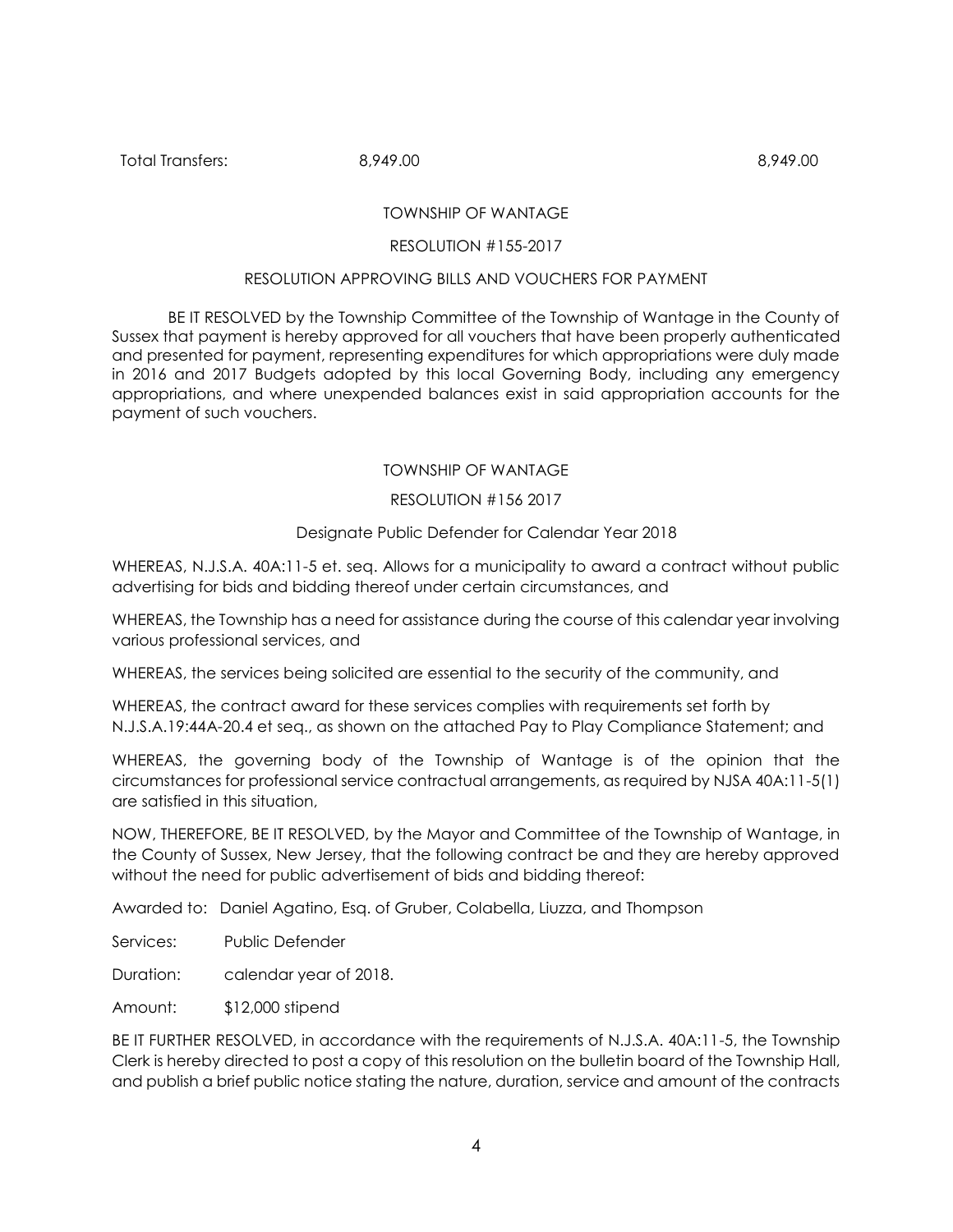herein awarded, and stating that said contract and this resolution are on file and available for public inspection in the office of the Municipal Clerk.

# **NEW BUSINESS:**

# **Resolutions**

Mayor Morris stated Resolution #142-2017 RESOLUTION APPROVING THE ADMINISTRATION OF A CERTAIN FINANCIAL AGREEMENT AND APPROVING A CERTAIN SHARED SERVICE **AGREEMENT** 

Motion made by Mr. Bassani, and seconded by Mr. Gaechter.

Upon Roll Call:

Ayes: Bassani, Gaechter, Morris Nays: None Absent: None Abstain: None

TOWNSHIP OF WANTAGE

## RESOLUTION #142-2017

# RESOLUTION APPROVING THE ADMINISTRATION OF A CERTAIN FINANCIAL AGREEMENT AND APPROVING A CERTAIN SHARED SERVICES AGREEMENT

WHEREAS, pursuant to the Local Redevelopment and Housing Law, N.J.S.A. 40A:12A-1 et seq. ("LHRL, certain property within the Township of Wantage ("Township") known as Block 18, Lots 40, 41 and 43 and Block 18.01, Lot 1 have been designated as an area in need of redevelopment (the "Wantage Redevelopment Area"), by Resolution of the Wantage Township Committee ("Township Committee"); and

WHEREAS, pursuant to the LHRL"), certain property within the Borough of Sussex ("Borough") known as Block 104, Lot 1.01, Block 105, Lot 1.03 and Block 106, Lots 1.02, 11, 12, 13 and 14 have been designated as an area in need of redevelopment (the "Sussex Redevelopment Area"), by Resolution of the Sussex Municipal Council ("Municipal Council"); and

WHEREAS, by Ordinance adopted on November 12, 2015, pursuant to N.J.S.A. 40A:12A-4(a)(3) and -7, the Wantage Township Committee adopted a redevelopment plan for the Wantage Redevelopment Area, which may be further amended ("Wantage Redevelopment Plan"); and

WHEREAS, by Ordinance adopted on November 26, 2013, pursuant to N.J.S.A. 40A:12A-4(a)(3) and -7, the Sussex Municipal Council adopted a redevelopment plan for the Sussex Redevelopment Area, which may be further amended ("Sussex Redevelopment Plan" and together with the Wantage Redevelopment Plan, the "Redevelopment Plan"); and

WHEREAS, on June 28, 2016, Sussex/Wantage 285 Urban Renewal, LLC ("Entity") entered into a redevelopment agreement with the Borough and the Township (the "Original Redevelopment Agreement") governing the Entity's redevelopment of a portion of the Sussex Redevelopment Area and Wantage Redevelopment Area, specifically, Block 104, Lot 1.01, Block 105, Lot 1.03 and Block 106, Lots 1.02 and 14 as shown on the tax maps of the Borough of Sussex ("Original Sussex Property") and Block 18, Lot 43 and Block 18.01, Lot 1 as shown on the tax maps of the Township of Wantage ("Original Township Property" and along with the Original Sussex Property, the "Original Project Site") pursuant to the Redevelopment Plan; and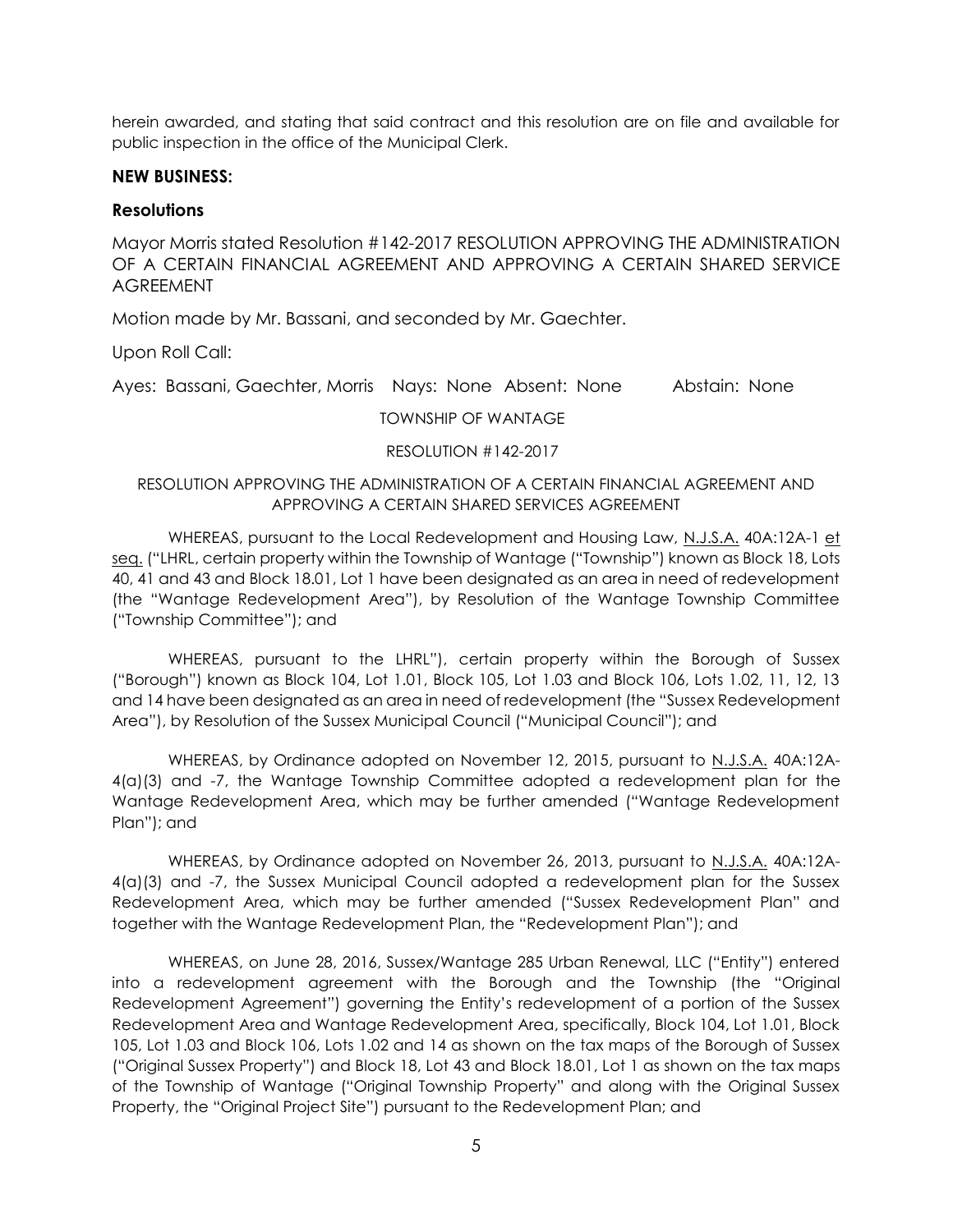WHEREAS, pursuant to the Original Redevelopment Agreement and in accordance with the Redevelopment Plan, the Entity has agreed to develop on the Original Project Site an approximately 60,000 square foot supermarket and commercial retail space ("Project"), as further described in the Original Redevelopment Agreement; and

WHEREAS, the parties have determined that Block 106, Lot 14 of the Original Sussex Property and Block 18.01, Lot 1 of the Original Township Property are not needed for the development of the Project; and

WHEREAS, the parties shall enter into the first amendment to the Original Redevelopment Agreement ("First Amendment"; the Original Redevelopment Agreement as amended by the First Amendment, the "Redevelopment Agreement") to remove the aforementioned Blocks and Lots from the description of the Original Project Site, resulting in the Project to be constructed on Block 104, Lot 1.01, Block 105, Lot 1.03 and Block 106, Lot 1.02 as shown on the tax maps of the Borough of Sussex ("Sussex Property") and Block 18, Lot 43 as shown on the tax maps of the Township of Wantage ("Township Property" and together with the Sussex Property, the "Project Site");

WHEREAS, pursuant to N.J.S.A. 40A:20-1 et seq. ("LITE Law"), the Township is authorized to grant property tax exemptions with respect to Project improvements made within an area in need of redevelopment and has determined that it is appropriate to do so for a term of thirty (30) years, pursuant to a redevelopment plan, and to accept annual service charges in lieu of real estate taxes on those Project improvements; and

WHEREAS, the Entity has applied separately to the Mayor and Municipal Council and to the Mayor and Township Committee for a financial agreement for the portion of the Project improvements to be located on the Project Site, and the LTTE Law authorizes the Township to accept annual service charges in lieu of real property taxes paid by an urban renewal entity to the Township; and

WHEREAS, by Resolution adopted December 14, 2017, the Township approved the Entity's application for financial agreement for the Project ("Application"); and

WHEREAS, the Entity, Borough and Township shall enter into a financial agreement covering the Project improvements located on both the Sussex Property and Township Property, which financial agreement is being approved by Ordinance the date hereof; and

WHEREAS, given that the Project Site is between the taxing district of the Borough and the taxing district of the Township, pursuant to N.J.S.A. 54:4-25, the Township has requested that the Borough administer the financial agreement and collect the annual service charge on the Project improvements with respect to the entire Project Site; and

WHEREAS, in accordance with N.J.S.A. 40A:65-1 et seq., the Borough and the Township have negotiated a Shared Services Agreement, a copy of which is attached hereto, pursuant to which the Borough is to remit a portion of the annual service charge applicable to the Township Property to the Township; and

WHEREAS, the Township Committee has determined that it is appropriate to approve and execute the Shared Services Agreement substantially in the form attached hereto.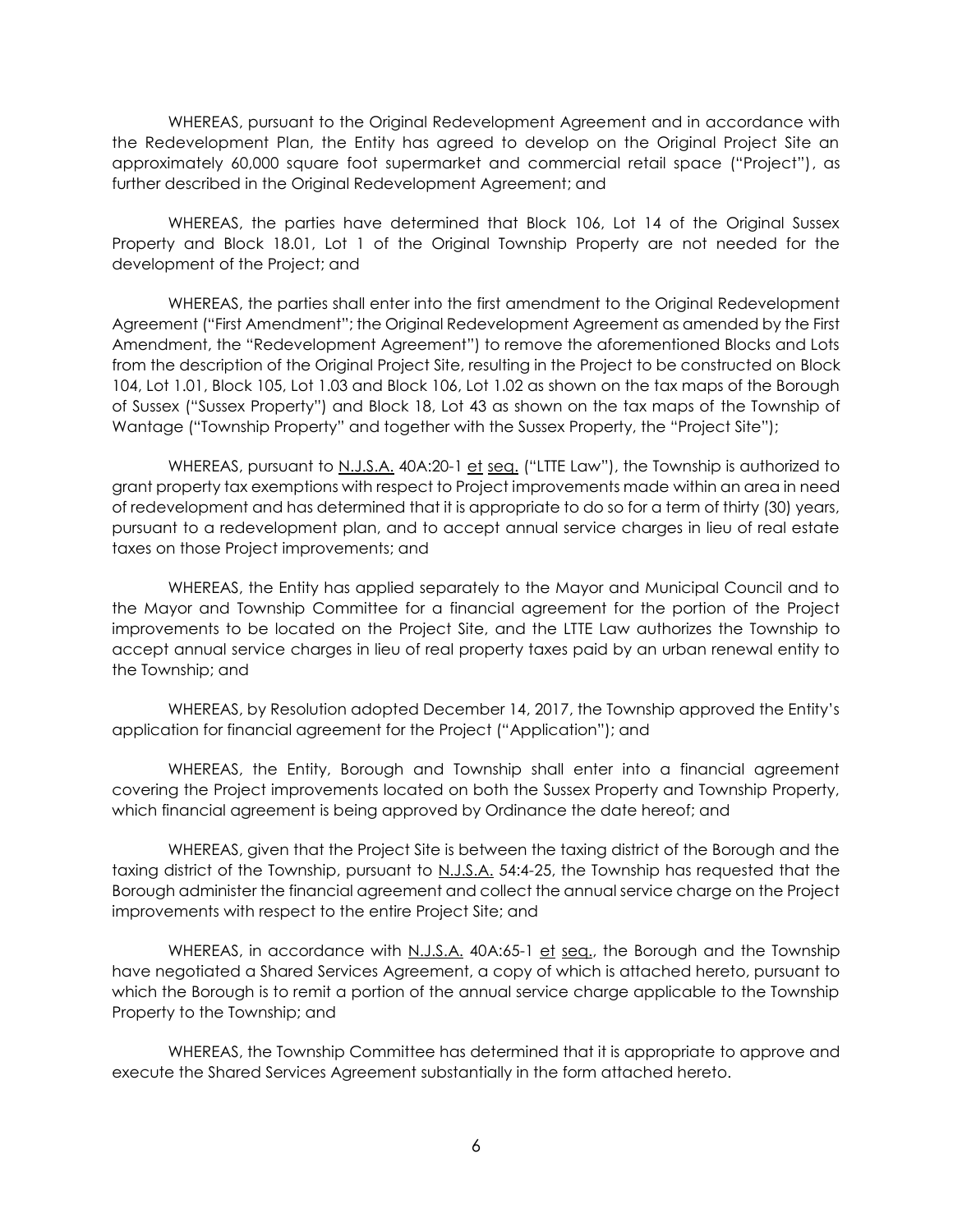NOW, THEREFORE, BE IT RESOLVED by the Township Committee of the Township of Wantage, that

1. The Township authorizes the Borough to administer the financial agreement and collect the annual service charge on the Project improvements with respect to the entire Project Site.

2. The Mayor is authorized to execute the Shared Services Agreement substantially in the form attached hereto, and any other agreement or document related thereto deemed relevant and appropriate by counsel to the Township in furtherance of the Shared Services Agreement and this resolution.

3. This resolution shall take effect immediately.

## **2nd Reading & Public Hearing**

Mayor Morris stated a motion is in order to adopt on final reading ORDINANCE #2017-16 ORDINANCE AMENDING THE SALARIES OF OFFICERS, AND EMPLOYEES OF THE TOWNSHIP OF WANTAGE COUNTY OF SUSSEX AND STATE OF NEW JERSEY, FOR THE YEAR 2017.

Motion made by Mr. Gaechter, and seconded by Mr. Bassani.

Mayor Morris opened the meeting to the public. No public comment this portion of the meeting was closed.

Upon Roll Call:

Ayes: Bassani, Gaechter, Morris Nays: None Absent: None Abstain: None

TOWNSHIP OF WANTAGE

## ORDINANCE #2017-16

## ORDINANCE AMENDING THE SALARIES OF OFFICERS AND EMPLOYEES OF THE TOWNSHIP OF WANTAGE, COUNTY OF SUSSEX AND STATE OF NEW JERSEY, FOR THE YEAR 2017

BE IT ORDAINED by the Township Committee of the Township of Wantage, County of Sussex, State of New Jersey as follows:

Section 1. Pursuant to the provisions of N.J.S.A. 40A:9-165, the Township of Wantage shall pay its municipal officers and employees for services rendered as shown below. Figures shown represent annual salary, unless otherwise indicated.

#### DEPARTMENT & POSITION

| Lauren McIntosh, Interim Municipal Court Administrator<br>10/18/17-12/3/17 | $$18.00$ per hour |
|----------------------------------------------------------------------------|-------------------|
| Donna Chernov, Municipal Court Administrator                               | \$59,000          |
| Debra Millikin, Municipal Clerk (Incremental Increase)                     | \$5,000           |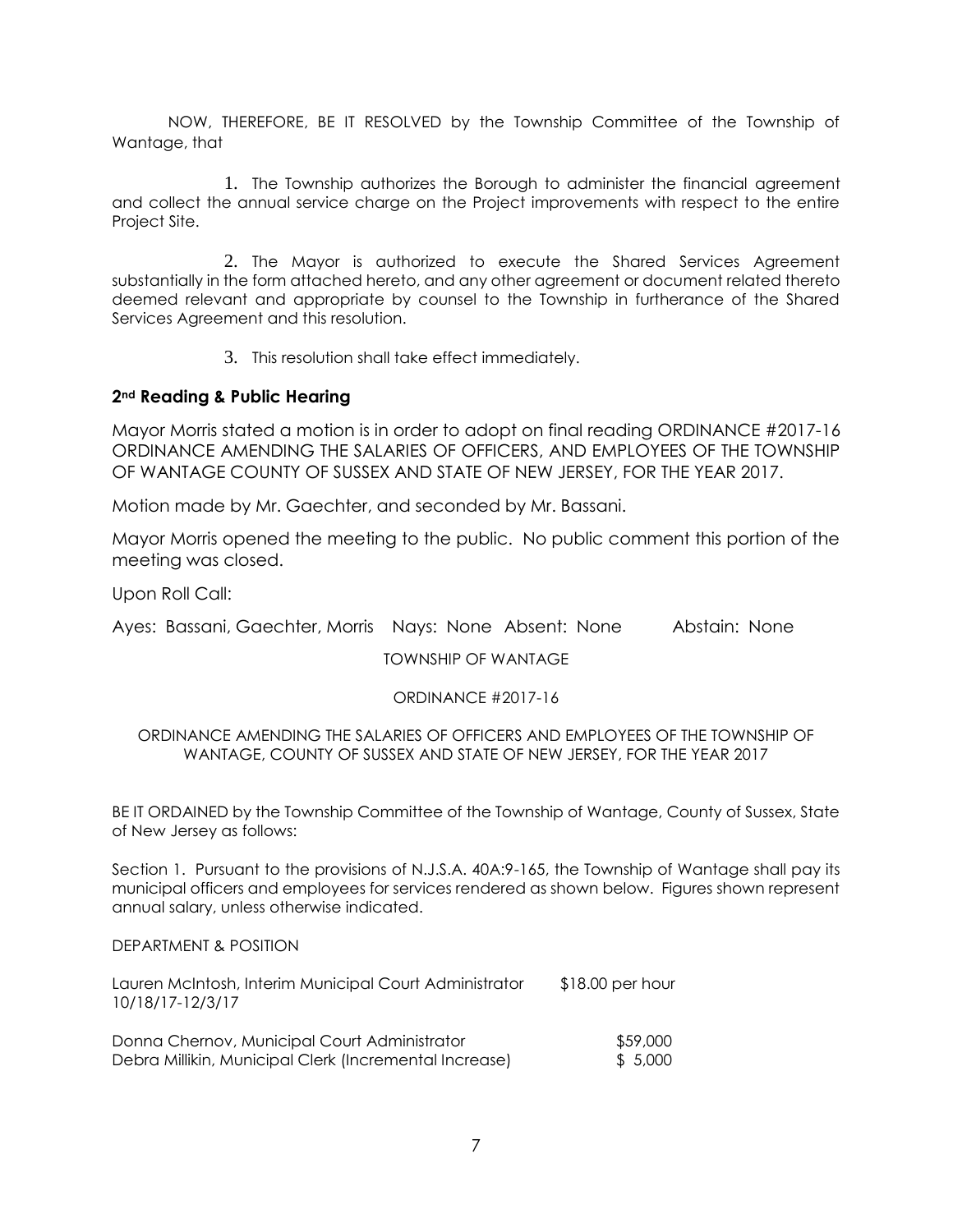Section 2. All former ordinances or part thereof conflicting or inconsistent with the provisions of this ordinance are hereby repealed.

Section 3. This ordinance shall take effect after publication and passage according to law.

Mayor Morris stated a motion is in order to adopt on final reading ORDINANCE #2017-17 ORDINANCE APPROVING AND AUTHROTIZING THE EXECUTION OF A FINANCIAL AGREEMENT WITH RESPECT TO BLOCK 18, LOT 43 IN THE TOWNSHIP OF WANTAGE.

Motion made by Mr. Bassani, and seconded by Mr. Gaechter.

Mr. Karp provided a quick summary on the finance agreement for the public's information. He indicated the property is currently contaminated and based on the report completed by the Planner hired by the Township the existing building is not suitable for any type of use on the site. ShopRite wants to build a structure on the site. After extensive discussion with ShopRite by both Wantage and Sussex a plan was developed and a PILOT structure was arranged. This will allow both Sussex and Wantage to collect the PILOT. Mr. Karp explained based on statue the PILOT must be at least 10% of the minimum revenue (rents). After much discussion the PILOT would start off at 10% and go up every six years to 11%, 12%, 13% and 14%. All numbers have been reviewed by a financial consultant that was hired by the Borough of Sussex. Currently the property is paying \$28,540.00 in taxes and the Township is receiving about \$3,139.00. Based on Mr. Karp's calculations when ShopRite is completed the Township will received over \$60,000.

Mayor Morris opened this portion of the meeting to the public.

Mr. Joseph Retz – 145 Libertyville Road stated there are a lot numbers. In the agreement the minimum would be \$171,000 a year with a reduction of real estate taxes. Mr. Karp explained the Township would get a portion of the \$171,000. Mr. Retz stated the there is a lot more money than this amount with this development. Mayor Morris questioned how much is a parking lot worth. Mr. Retz stated you need to get the Tax Assessor involved with this PILOT. He questioned if ShopRite would come without the long-term tax abatement. The Committee indicated they would not. Mr. Retz stated the Township is paying for the pollution. Mr. Bassani stated that there will be professionals over seeing the project. Mr. Retz said how much is the pollution costing the Township. Mr. Bassani stated the Township is not paying for the clean-up. Mr. Gaechter stated currently Wantage is receiving \$3,139.00 per year with this agreement Wantage will receive \$60,000. Mr. Retz stated ShopRite will put ACME out of business. Mr. Retz stated 30 years is a long time. Mr. Gaechter stated did you see the minimum this can not go below. Mr. Retz stated yes \$171,000. Mr. Retz stated he would rather have this a 5 year agreement. Mr. Gaechter stated for the record Mr. Retz says turning \$3,100 into \$60,000 is nuts.

Upon Roll Call:

Ayes: Bassani, Gaechter, Morris Nays: None Absent: None Abstain: None

TOWNSHIP OF WANTAGE

ORDINANCE #2017-17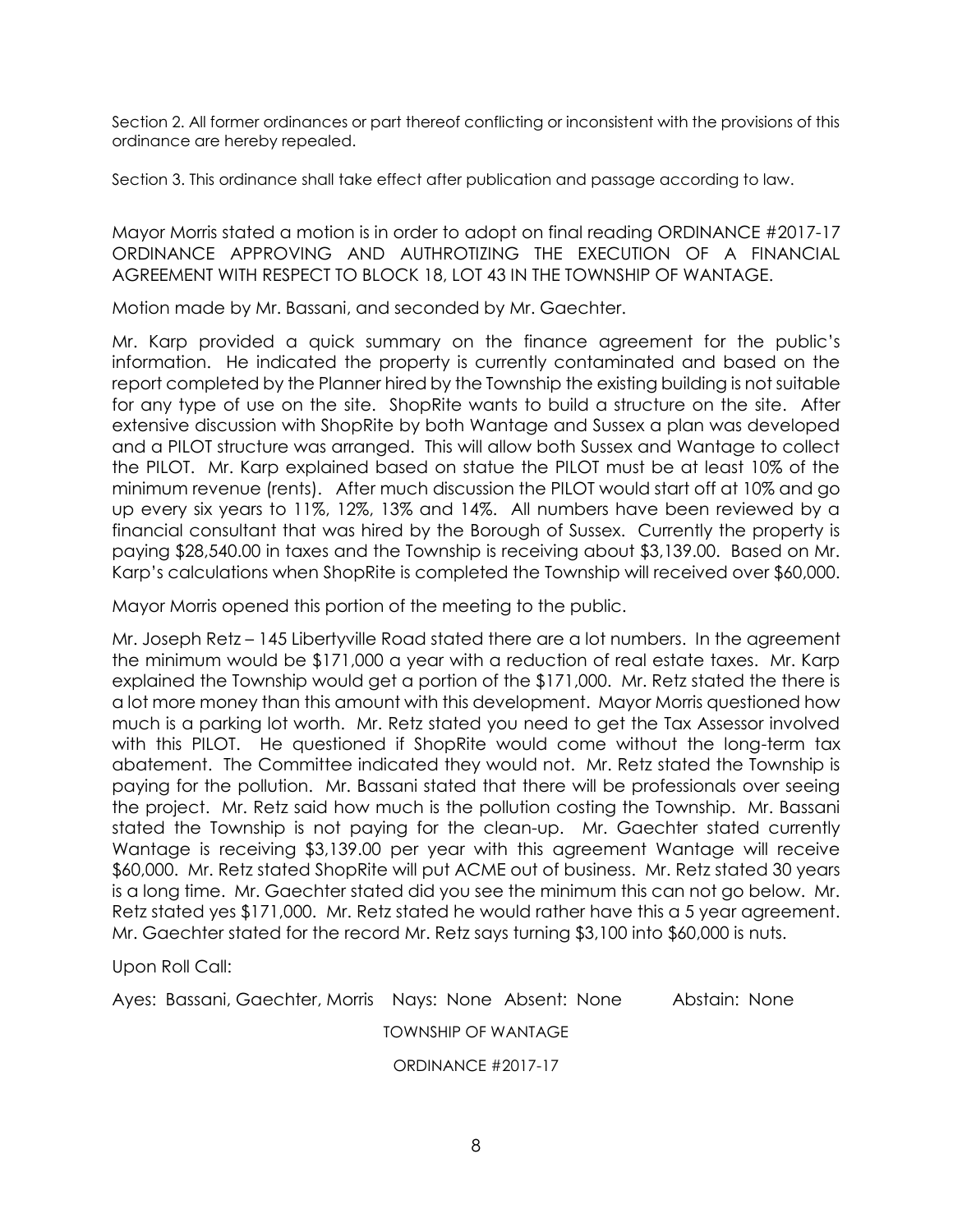## AN ORDINANCE APPROVING AND AUTHORIZING THE EXECUTION OF A FINANCIAL AGREEMENT WITH RESPECT TO BLOCK 18, LOT 43 IN THE TOWNSHIP OF WANTAGE

WHEREAS, pursuant to the Local Redevelopment and Housing Law, N.J.S.A. 40A:12A-1 et seq. ("LHRL"), certain property within the Township of Wantage ("Township") known as Block 18, Lots 40, 41 and 43 and Block 18.01, Lot 1 have been designated as an area in need of redevelopment (the "Wantage Redevelopment Area"), by Resolution of the Wantage Township Committee ("Township Committee"); and

WHEREAS, pursuant to the LHRL, certain property within the Borough of Sussex ("Borough") known as Block 104, Lot 1.01, Block 105, Lot 1.03 and Block 106, Lots 1.02, 11, 12, 13 and 14 have been designated as an area in need of redevelopment (the "Sussex Redevelopment Area"), by Resolution of the Sussex Municipal Council ("Municipal Council"); and

WHEREAS, by Ordinance adopted on November 12, 2015, pursuant to N.J.S.A. 40A:12A-4(a)(3) and -7, the Township Committee adopted a redevelopment plan for the Wantage Redevelopment Area, which may be further amended ("Wantage Redevelopment Plan"); and

WHEREAS, by Ordinance adopted on November 26, 2013, pursuant to N.J.S.A. 40A:12A-4(a)(3) and -7, the Municipal Council adopted a redevelopment plan for the Sussex Redevelopment Area, which may be further amended ("Sussex Redevelopment Plan" and together with the Wantage Redevelopment Plan, the "Redevelopment Plan"); and

WHEREAS, on June 28, 2016, Sussex/Wantage 285 Urban Renewal, LLC ("Entity") entered into a redevelopment agreement with the Borough and the Township (the "Original Redevelopment Agreement") governing the Entity's redevelopment of a portion of the Sussex Redevelopment Area and Wantage Redevelopment Area, specifically, Block 104, Lot 1.01, Block 105, Lot 1.03 and Block 106, Lots 1.02 and 14 as shown on the tax maps of the Borough of Sussex ("Original Sussex Property") and Block 18, Lot 43 and Block 18.01, Lot 1 as shown on the tax maps of the Township of Wantage ("Original Township Property" and along with the Original Sussex Property, the "Original Project Site") pursuant to the Redevelopment Plan; and

WHEREAS, pursuant to the Original Redevelopment Agreement and in accordance with the Redevelopment Plan, the Entity has agreed to develop on the Original Project Site an approximately 60,000 square foot supermarket and commercial retail space ("Project"), as further described in the Original Redevelopment Agreement; and

WHEREAS, the parties have determined that Block 106, Lot 14 of the Original Sussex Property and Block 18.01, Lot 1 of the Original Township Property are not needed for the development of the Project; and

WHEREAS, the parties are entering into the first amendment to the Original Redevelopment Agreement ("First Amendment"; the Original Redevelopment Agreement as amended by the First Amendment, the "Redevelopment Agreement") to remove the aforementioned Blocks and Lots from the description of the Original Project Site, resulting in the Project to be constructed on Block 104, Lot 1.01, Block 105, Lot 1.03 and Block 106, Lot 1.02 as shown on the tax maps of the Borough of Sussex ("Sussex Property") and Block 18, Lot 43 as shown on the tax maps of the Township of Wantage ("Township Property" and together with the Sussex Property, the "Project Site"); and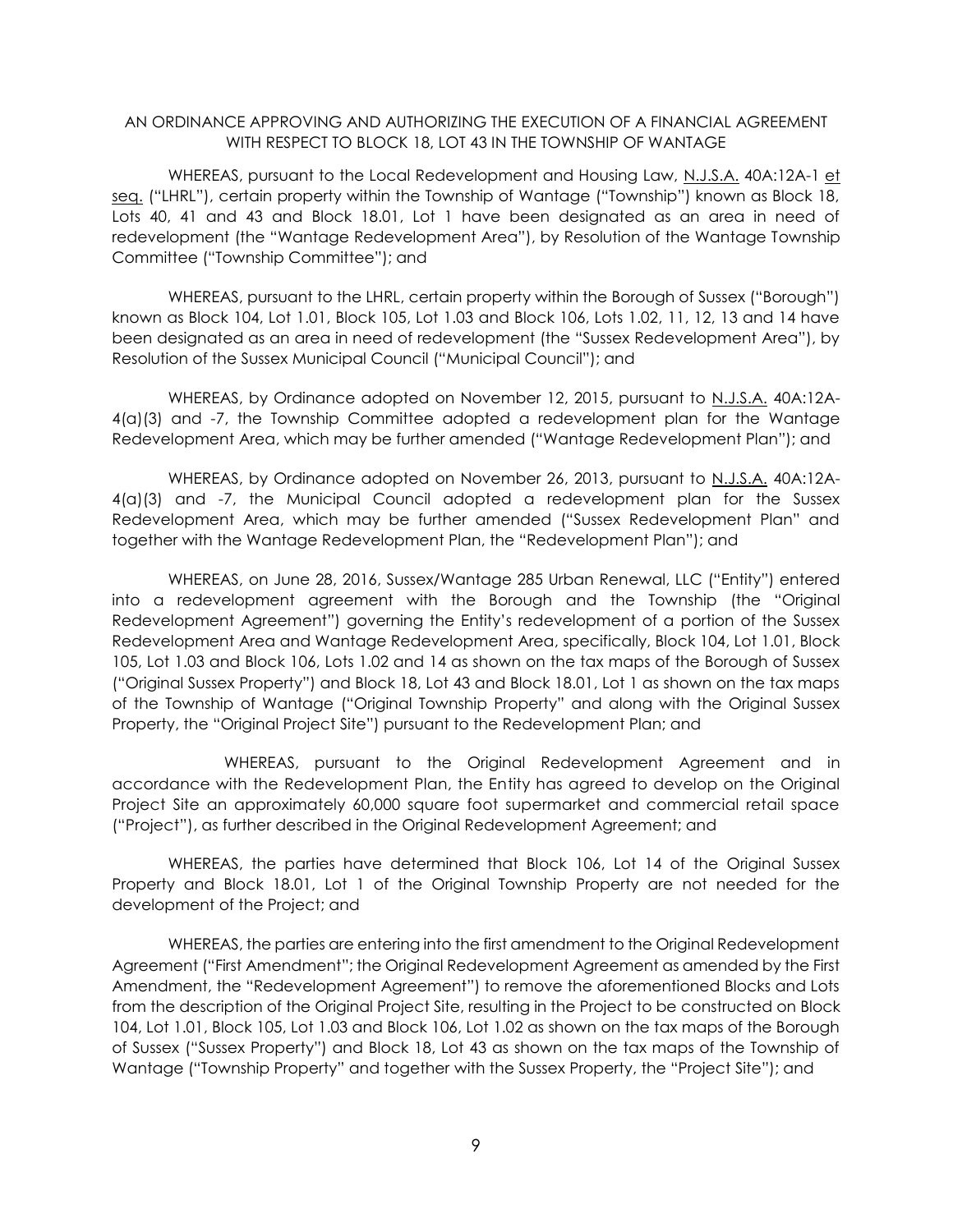WHEREAS, pursuant to N.J.S.A. 40A:20-1 et seq. ("LTTE Law"), the Entity has applied separately to the Mayor and Municipal Council and to the Mayor and Township Committee for a financial agreement for the portion of the Project improvements to be located on the Project Site, and the LTTE Law authorizes the Township to accept annual service charges in lieu of real property taxes paid by an urban renewal entity to the Township; and

WHEREAS, by Resolution adopted December 14, 2017, the Township approved the Entity's application for financial agreement for the Project ("Application"); and

WHEREAS, the Entity, Borough and Township have negotiated a proposed form of financial agreement covering the Project improvements located on both the Sussex Property and Township Property, a copy of which is attached hereto, and the Mayor and Township Committee have determined that it is appropriate to approve the execution of a financial agreement with the Entity substantially in the form attached; and

WHEREAS, the Mayor and Township Committee make the following findings with respect to the relative benefits of the Project to the redevelopment of the Project Site when compared to the costs, if any, associated with the tax exemption:

(a) The financial agreement is to the direct benefit of the health, safety, welfare and financial well-being of the Township and its citizens;

(b) The Project will accelerate the redevelopment of the Project Site by providing a new retail supermarket to an area that does not have any retail supermarkets, and which use will encourage and strengthen other commercial, retail and residential development; and

(c) The Project will generate jobs, increase tax ratables and provide public improvements and, when compared to the costs, if any, associated with the tax exemption, the Township finds that the benefits outweigh the costs, recognizing that the Township will retain ninetyfive percent (95%) of the amount of the annual service charge.

WHEREAS, the Mayor and Township Committee make the following determinations assessing the importance of the tax exemption to be granted in obtaining the development of the Project and in influencing the locational decisions of probable occupants of the Project:

(a) The financial agreement is a critical incentive for the Entity in obtaining development of the Project and influencing the locational decisions of the probable occupants of the Project;

(b) The tax exemption permits the development of the Project by reducing the expenses associated with the development of the Project on a site that has been vacant, deteriorated and consists of substandard structures and obsolete infrastructure improvements and for which the Township has previously been seeking redevelopers; and

(c) Reduced expenses allows rents to be set at competitive levels which would not be the case if the costs incurred as part of development were required to be recovered through rents. As a result, the locational decisions of the probable tenants (residential and retail) will be influenced positively by the tax exemption.

NOW, THEREFORE, BE IT ORDAINED by the Township Committee of the Township of Wantage, County of Sussex and State of New Jersey as follows: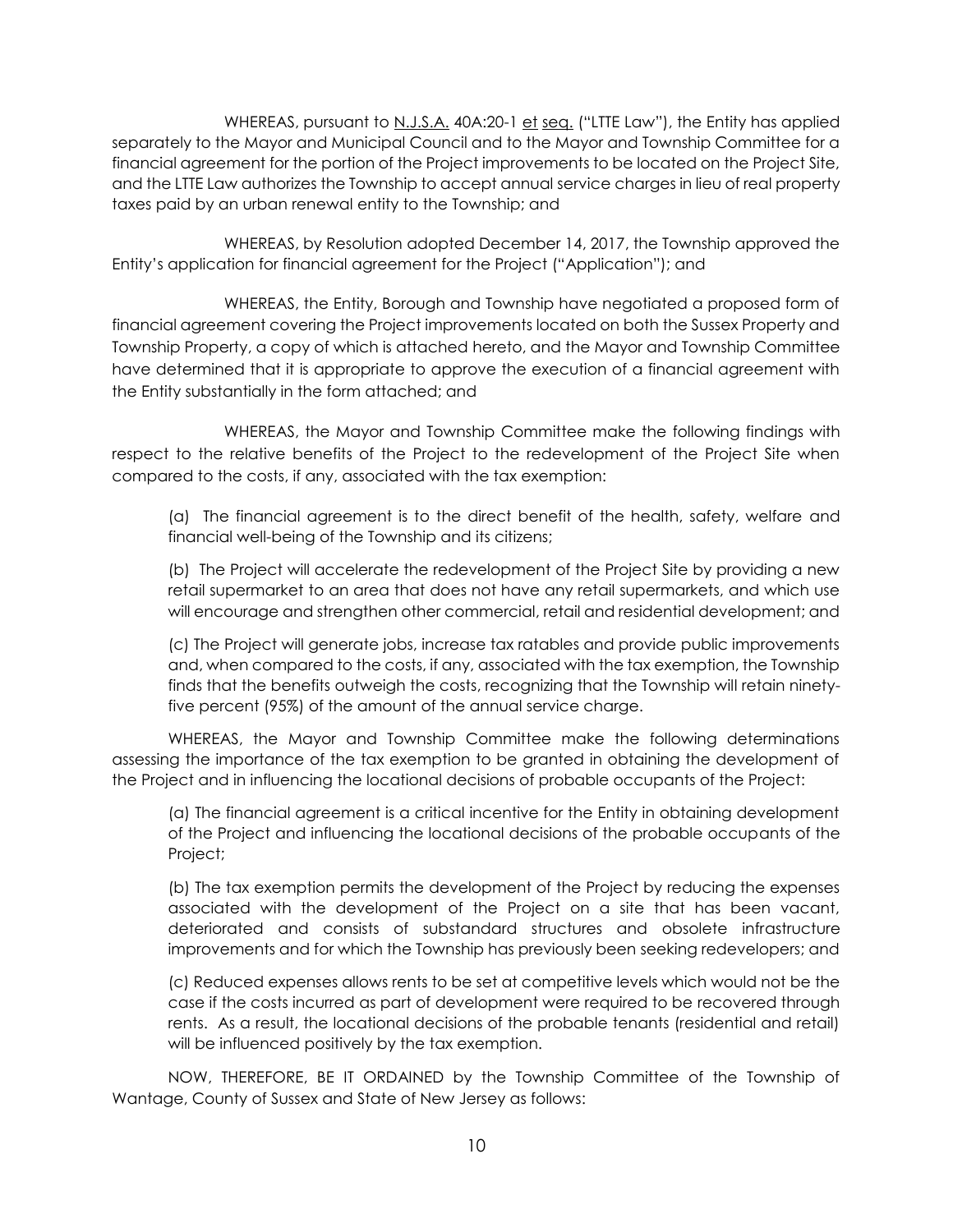Section 1. The findings set forth above are hereby adopted and made part of this Ordinance.

Section 2. Pursuant to the authority granted under the LTTE Law, this Ordinance authorizes the long-term tax exemption with respect to the improvements of the Project on Block 18, Lot 43 as shown on the official tax maps of the Township of Wantage.

Section 3. The Mayor is authorized to execute the financial agreement substantially in the form attached hereto, and any other agreement or document related thereto deemed relevant and appropriate by counsel to the Township in furtherance of the financial agreement and this Ordinance.

Section 4. The financial agreement herein authorized shall be subject to all requirements of the LTTE Law and all applicable federal, State and local laws and regulations

# Approval of Minutes

Mayor Morris a motion is in order to approve the minutes of the Mayor and Committee December 14, 2017.

Motion made by Mr. Bassani, and seconded by Mr. Gaechter.

Upon Roll Call:

Ayes: Bassani, Gaechter, Morris Nays: None Absent: None Abstain: None

# **REPORTS**

Administrator – Mrs. Millikin there are two resolutions for the Committees' consideration tonight. The first is Resolution #157-2017 Rescind Resolution Dated June 22, 2017 for Renewal of Plenary Retail Consumption License for License #1924-33-002-004. This is for Cabin Fever off Route 284. This is being required by the NJ Division of ABC and Mr. Thomson is in the process of going through filing an application to get this matter taken care of. Mayor Morris questioned this will not impede him on opening. Mrs. Millikin indicated that as long as he places expediate priority on the application. Mr. Kienz stated that this was discussed before and this is normal course of business by NJ ABC.

A motion was made to approve Resolution #157-2017 by Mr. Bassani and seconded by Mr. Gaechter.

Upon Roll Call:

Ayes: Bassani, Gaechter, Morris Nays: None Absent: None Abstain: None

Mrs. Millikin indicated the second resolution is Resolution #158-2017 Authorizing Refund.

A motion was made to approve Resolution#158-2017 by Mr. Bassani and seconded by Mr. Gaechter.

Upon Roll Call:

Ayes: Bassani, Gaechter, Morris Nays: None Absent: None Abstain: None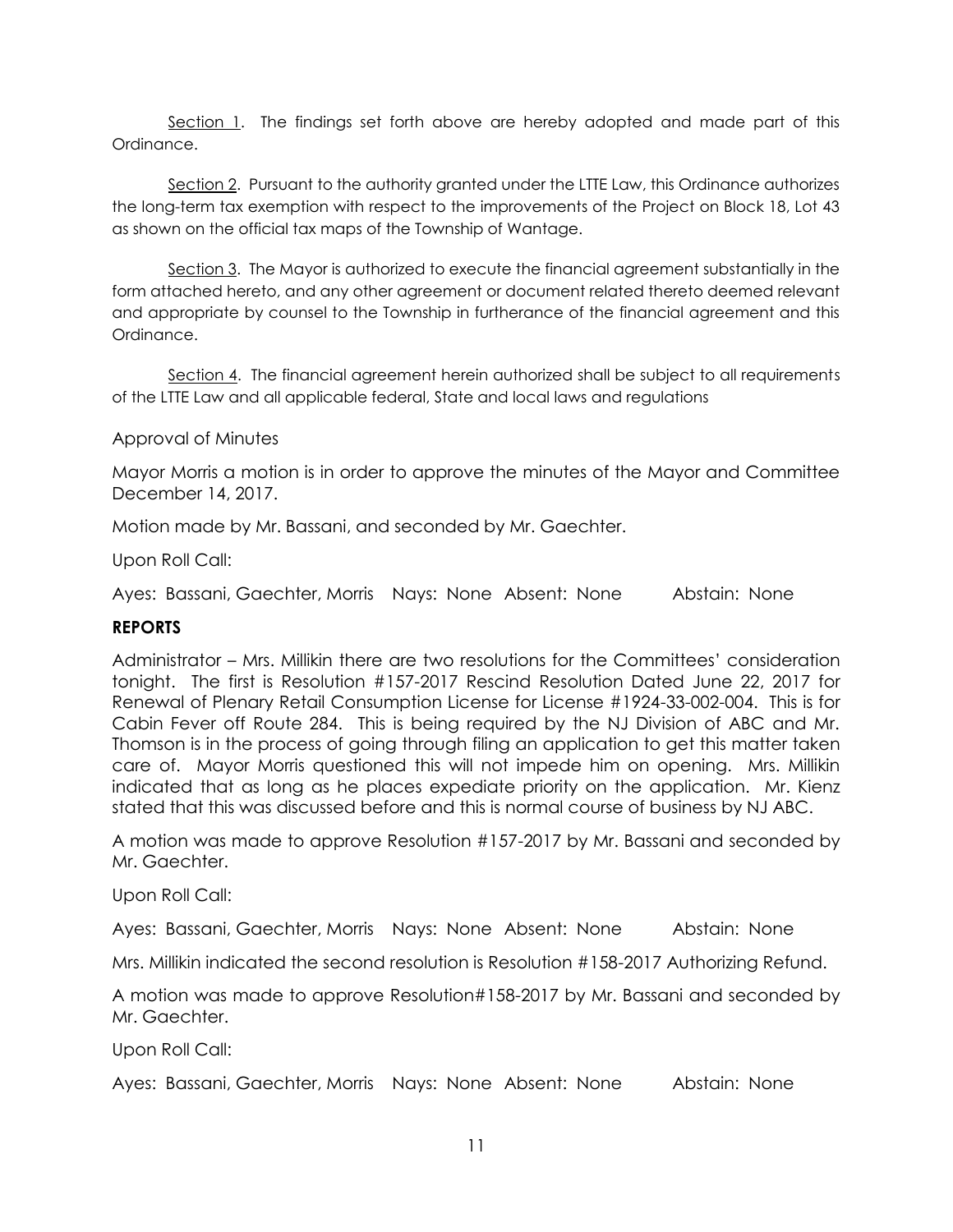Mrs. Millikin advised that Glenn Kienz, Harold Pellow, and her met wit the developer of Flagstone and Sterling Drive. The developer is going to be finalizing some work on what needs to be completed. There will be a meeting out on site with myself, Bob Wagner, Mark Little, Harold Pellow, Ralph Courtright and the developer. The Township is giving time to get everything addressed by June. The Township will be going in to plowing and salting for the winter time. Mayor Morris stated if the developer does not start then the Township will call upon the bond. Mr. Kienz stated that if none of the work is done by June then the Township will call upon the bond. Mr. Bassani questioned if there is a current bond. Mrs. Millikin indicated yes and there is escrow for Mr. Kienz and Mr. Pellow charges.

Mrs. Millikin's final item as a reminder Municipal Offices will be close on Monday, January 1<sup>st</sup> for New Years Day. I want to wish each and every one of you a very Healthy and Happy New Year.

Attorney Report – Mr. Kienz advised When Pigs Fly & Mr. Gennaro filed a suit against the Township of Wantage and Land Use Board appealing the decision by the Land Use Board. Mr. Kienz feels that there does not seem to be a claim against Wantage. Mr. Kienz indicated Mrs. Millikin advised that this has been submitted insurance and some of the items will have to be defended by Angela on behalf of the Land Use Board.

Mayor's Report – he wished everyone a safe, Healthy, and Happy New Year. God Bless everyone and I look forward to the New Year.

Deputy Mayor Report – Mr. Gaechter stated thank you to Mr. Bassani, Mayor Morris, Mr. Kienz, and Mrs. Millikin for all their hard work with ShopRite and what happened here tonight just is disgusting and you cannot do anything right for certain people. This is a golden goose and to diminish us for the efforts is

just disgusting. To shrug off \$60,000 what would your assessment have to be to re-coop \$60,000. Happy New Year to everyone!

Committee Member Report – Mr. Bassani stated Mayor Morris you did a great job as Mayor this year and standards are high for our next Mayor. Also, that the five of us make a great team and have Wantage at heart with all decisions. I am looking forward to 2018.

# **OLD BUSINESS**

None

# **OPEN PUBLIC SESSION**

Mayor Morris opened the meeting to the public.

Mr. Wisse Happy New Year and thank you for what you do.

Ms. Smith thank you for all you do and so happy about ShopRite.

Mayor Morris requested a Motion to adjourn made by Mr. Bassani and seconded by Mr. Gaechter.